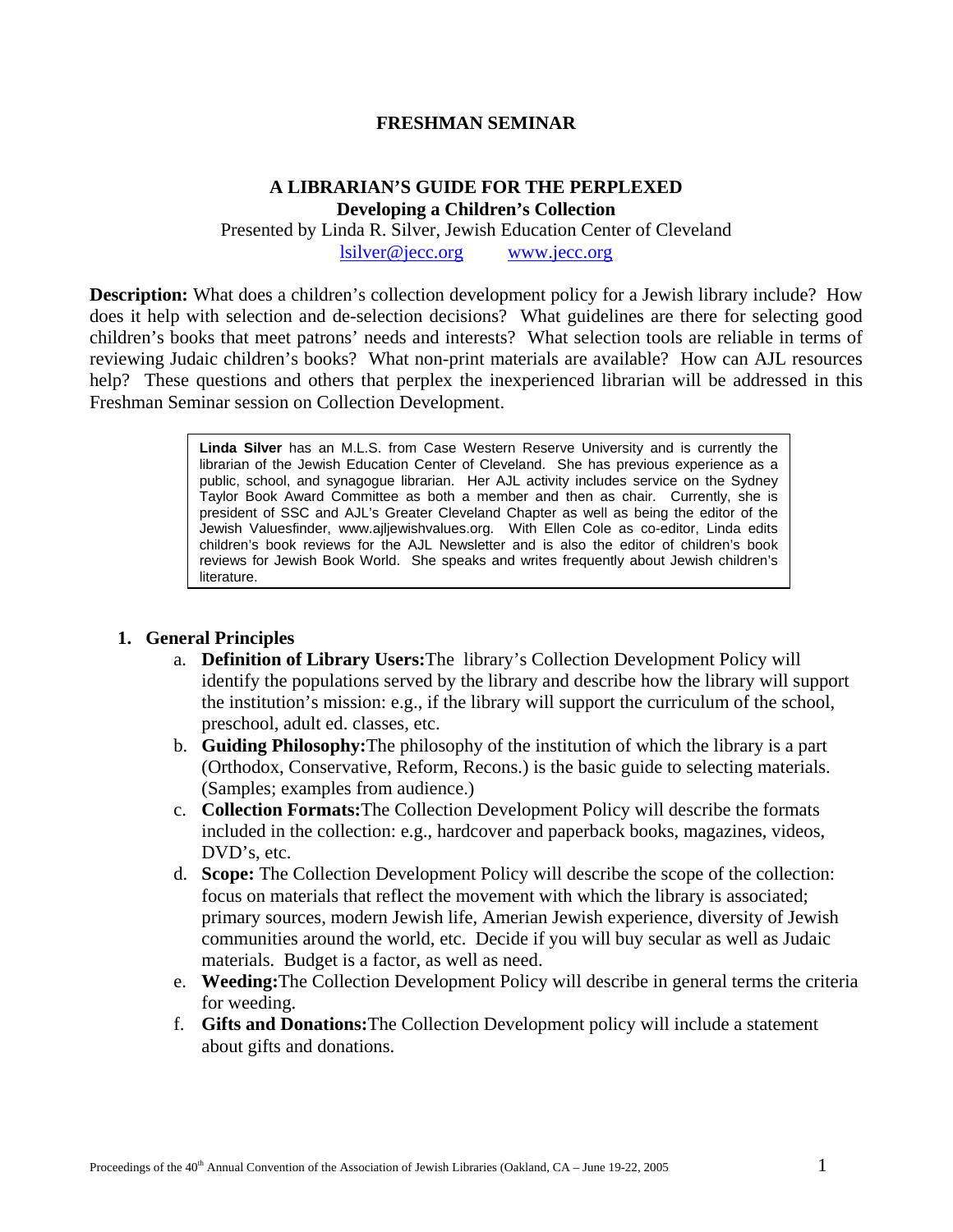#### *2.* **Selecting Children's Books of Jewish Content: Handout** *Excellence in Jewish Childre's Literature: A Guide for Book Selectors, Reviewers, and Award Judges*

- a. General selection criteria
- b. Jewish criteria

#### **3. Selection Resources**

- a. AJL Publications
- b. Other Jewish Review Media
- c. Secular Review Media

#### **4. Selecting Non-print Materials**

- 5. **Selection Resources for Non-print Materials**
- **6. Acquisitions**
- **7. Weeding**

# **SELECTION RESOURCES FOR PRINT MATERIALS**

#### **AJL PUBLICATIONS**

| <b>AJL</b> Newsletter    | One of the benefits of membership in AJL. Published quarterly; includes both a<br>section of adult reviews and a section of reviews for children and teens. About<br>40 books for children and teens are reviewed in each issue; reviews are signed;<br>recommended and not recommended titles are reviewed. A few non-print<br>reviews also appear. The reviewers are volunteer AJL members and are sent<br>guidelines with each book they review. |
|--------------------------|-----------------------------------------------------------------------------------------------------------------------------------------------------------------------------------------------------------------------------------------------------------------------------------------------------------------------------------------------------------------------------------------------------------------------------------------------------|
| <b>Bibliography Bank</b> | A collection of electronically accessible bibliographies created by AJL<br>members. Find it on the Resources page of the AJL website,<br>www.jewishlibraries.org                                                                                                                                                                                                                                                                                    |
|                          | Developing a Judaic Children's Collection: Recommended Books and Videos (AJL, 2001).<br>For sale from AJL Publications for \$15.00 for members, \$18.00 for non-<br>members. Consists of titles for preschool – high school. Organized topically<br>and by grade level. Use in conjunction with the <i>Jewish Valuesfinder</i> (below).                                                                                                             |
| <b>FAQS</b>              | Answers to frequently asked questions are posted on the AJL website,<br>www.ajljewlishlibraries.org. They include questions about book<br>recommendations, basic lists of books and periodicals, Jewish publishers, out of<br>print titles, etc.                                                                                                                                                                                                    |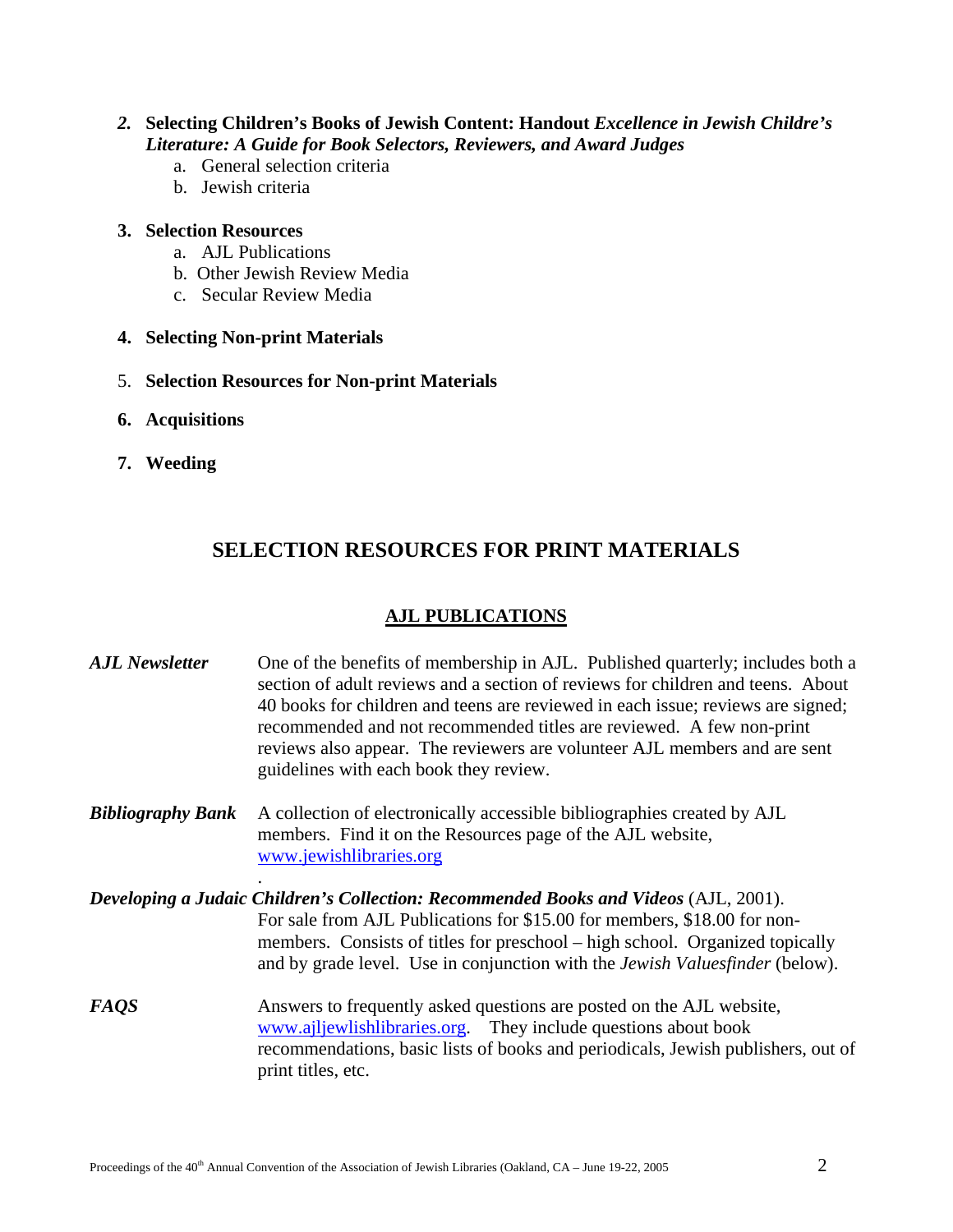- *HaSafran* AJL's discussion list offers a wealth of information, resources, and guidance. To subscribe, go to the AJL website, [www.jewishlibraries.org](http://www.jewishlibraries.org/) and click on Resources. Questions and requests for help are always answered in abundance.
- *Jewish Valuesfinder* A free, Internet guide to values in Jewish children's books, [www.ajljewishvalues.org,](http://www.ajljewishvalues.org/) published by AJL. The database of currently over 800 titles is being added to continuously. Each entry includes bibliographic information, an annotation grade level, and the book's subjects and Jewish values.

#### *Notable Children's Books of Jewish Content*

 Annual lists from 1999 – 2004 may be downloaded and printed from the AJL website, Publications page. A new list of Notable Children's Books is compiled annually by members of the Sydney Taylor Book Award Committee. These lists include **Sydney Taylor Book Award** winners and honor titles.

#### **OTHER JEWISH REVIEW MEDIA**

| <b>Jbooks</b>                | www.jbooks.org, an online literary magazine that published reviews and<br>interviews relating to Jewish books, both adult and children's.                                                                                                                                        |
|------------------------------|----------------------------------------------------------------------------------------------------------------------------------------------------------------------------------------------------------------------------------------------------------------------------------|
| <b>Jewish Book World</b>     | Published three times a year by the Jewish Book Council; available by<br>subscription. Includes an adult section and a section of reviews for children<br>and teens. Only recommended books are reviewed; reviews are signed.<br>Occasionally publishes articles and interviews. |
| <b>Jewish Education News</b> |                                                                                                                                                                                                                                                                                  |
|                              | Published quarterly by CAJE (Coalition for the Advancement of Jewish<br>Education), www.caje.org. Available with CAJE membership. The Book<br>Corner column reviews and discusses a few Jewish children's books.                                                                 |
| <b>My Jewish Books</b>       | www.myjewishbooks.com, a blog and website filled with information about<br>Jewish books.                                                                                                                                                                                         |
| <b>Nextbook</b>              | www.nextbook.com, calls itself "the gateway to Jewish literature, culture, and<br>ideas." It has a large collection of reviews and a database searchable by author,<br>title, and subject.                                                                                       |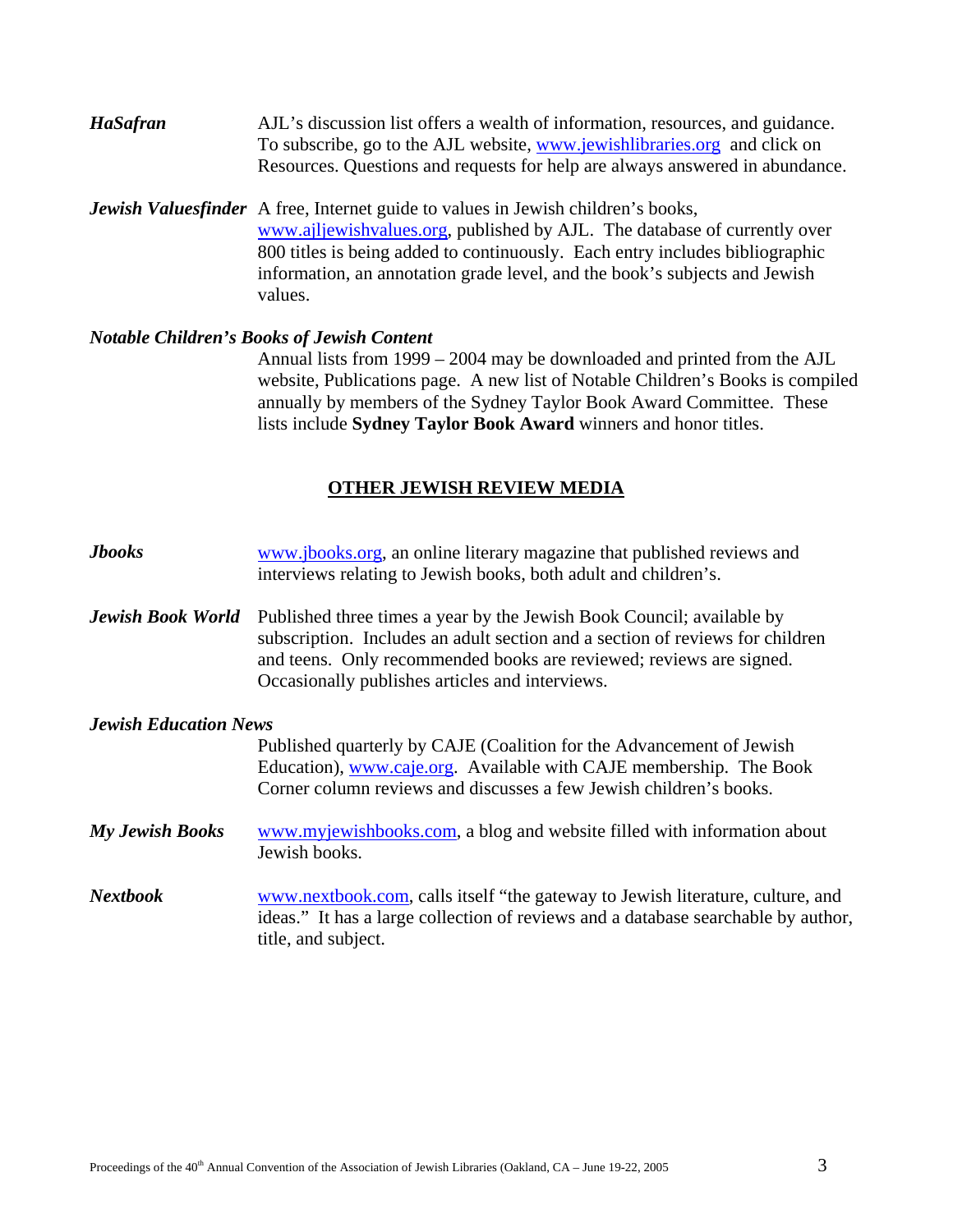#### **NON-JEWISH REVIEW MEDIA**

Experience has shown that even the best known secular review journals are not consistently reliable when it comes to reviewing books of Jewish content. This is especially true in the case of books about Israel, where the reviewers often overlook errors, questionable interpretations, and even outright bias. The media listed below should be used only to supplement Jewish review sources.

*Booklist An ALA publication. Subscription information is available at <u><i>[www.ala.org.](http://www.ala.org/)*</u>

#### *Bulletin of the Center for Children's Books*

#### *Children's Literature Comprehensive Database*

CLCD is on the Internet at [www.childrenslit.com.](http://www.childrenslit.com/) It is a database of book reviews from many review journals, including the *AJL Newsletter*, *Children's Literature*, *Kirkus*, *the Horn Book Guide*, etc. A free subscription is available to AJL members who meet the eligibility criteria. To inquire about a subscription, contact Barbara Sutton at [bsutton@san.rr.com](mailto:bsutton@san.rr.com).

*Horn Book* 

*Kirkus* 

#### *School Library Journal*

*VOYA* 

### **REVIEWS OF NON-PRINT MATERIALS**

*Educational Media Reviews Online [www.libweb.lib.buffalo.edu/emro/about](http://www.libweb.lib.buffalo.edu/emro/about) Associated Talmud Torah's Goldman Computer Dept.* [www.att.org](http://www.att.org/) *Jewish Education News Computer Corner*

A regular feature of JEN which reviews computer software and websites of Jewish interest. JEN comes with membership in CAJE.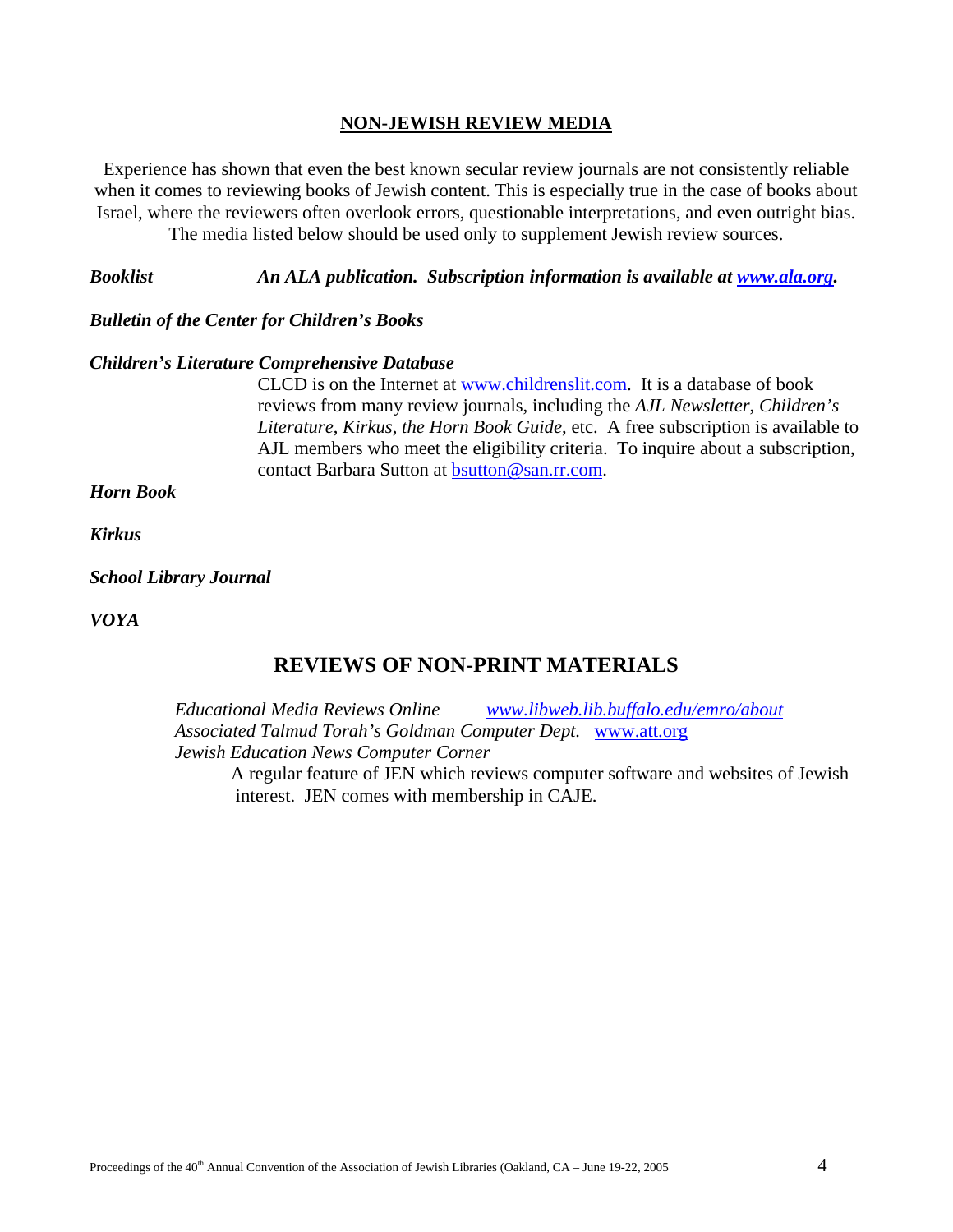# **AUDIOVISUAL DISTRIBUTORS (make landscape)**

## **VIDEO/DVD**

| <b>NAME</b>                                              | <b>TELEPHONE</b>             | <b>WEBSITE</b>                      | <b>FAX</b>    |
|----------------------------------------------------------|------------------------------|-------------------------------------|---------------|
|                                                          |                              |                                     |               |
| <b>A&amp;E Television Network</b><br>Alden Films<br>0330 | 888-423-1212<br>732-462-3522 | www.aetv.com<br>www.aldenfilms.com  | 732-294-      |
| Amazon                                                   |                              |                                     |               |
| <b>ASCD</b><br>9600                                      | 800-933-2723                 | www.amazon.com<br>www.ascd.com      | 703-578-      |
| <b>Chip Taylor Communications</b><br>2723                | 800-876-CHIP                 | www.chiptaylor.com                  | 603-432-      |
| Cinema Guild<br>4717                                     | 212-685-6242                 | www.cinemaguild.com                 | 212-685-      |
| Direct Cinema Limited<br>8228                            | 310-636-8200                 | www.directcinema.com                | 310-636-      |
| Discovery Channel                                        | 800-627-9399                 | www.discovery.com                   |               |
| Ergo Media Inc.<br>0663                                  | 201-292-0404                 | www.jewishvideo.com                 | 201-692-      |
| <b>Filmakers Library</b><br>4983                         | 212-808-4980                 | www.filmakers.com                   | 212-808-      |
| Films for the Humanities<br>0266                         | 800-257-5126                 | www.films.com                       | $609 - 671 -$ |
| <b>First Run Features</b><br>7649                        | 800-229-8575                 | www.firstrunfeatures.com            | 212-989-      |
| Judaica Multimedia                                       |                              |                                     |               |
| Kino<br>0871                                             | 800-562-3330                 | www.kino.com                        | 212-714-      |
| Knowledge Unlimited<br>1570                              | 800-356-2303                 | www.thekustore.com                  | 800-618-      |
| National Center for Jewish Film<br>2070                  | 718-899-7044                 | www.brandeis.edu                    | 781-736-      |
| <b>PBS</b><br>Pyramid Film                               | 800-421-2304                 | www.pbs.org<br>www.pyramidmedia.com | 310-453-      |
| 9083<br>Simon Wiesenthal Center<br>4521                  | 800-900-9036                 | www.wiesenthal.com                  | 310-553-      |
| Sisu Home Entertainment<br>7115                          | 800-393-4264                 | www.sisu.com                        | 212-779-      |
| Social Studies School Serivce<br>2249                    | 800-421-4246                 | www.socialstudies.com               | 310-839-      |
| Sound Write Production<br>6124                           | 800-976-8639                 | www.soundwrite.com                  | 619-697-      |